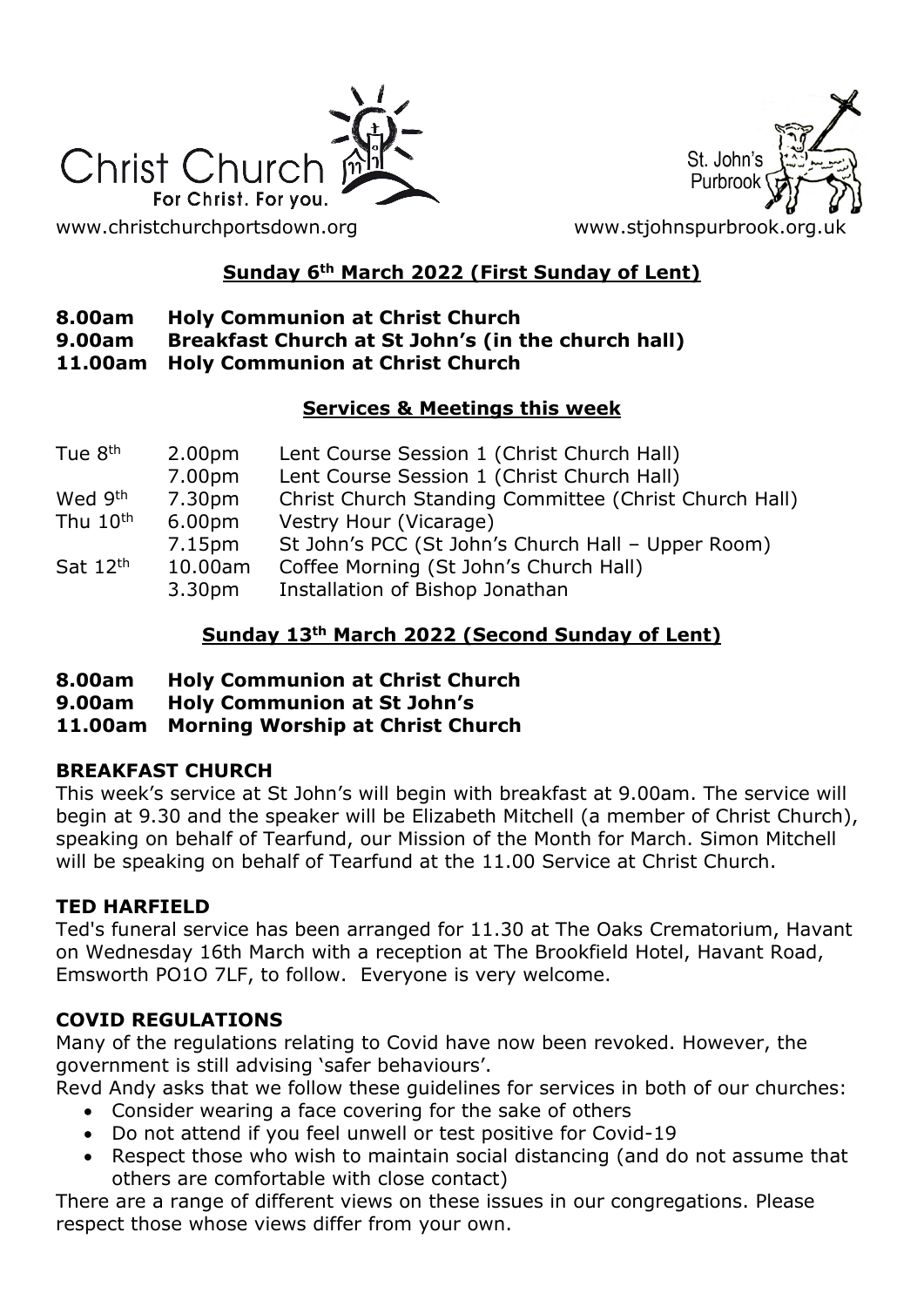# **LENT COURSE: LENTWISE – Spiritual essentials for real life**

A shared Lent Course open to all members of both of our churches (and others). This will consist of 5 weekly sessions in Christ Church Hall on **Tuesdays** at 2.00pm, repeated each week at 7.00pm, starting on **Tuesday 8th March**.

You will get more out of the sessions if you have a copy of the book. Please sign up on the list at the back of either church to give us an idea who may attend, and to order a book (suggested donation £5). However, you may prefer to download the Kindle edition *(search for Lentwise Paula Gooder*).

#### **COFFEE MORNING**

The next coffee morning will be on **Saturday 12th March** from 10.00 until around 11.30am in St John's church hall. Everybody is welcome to join us for delicious coffee, cake and chat. (Tea is also available!)

### **LENT LUNCHES**

The Mothers' Union will be hosting two Lent Lunches this year, on **Saturdays 19th March and 2nd April** from 12.00 till 1.00pm in Christ Church Hall. All are welcome. Additionally Sheila Gill will be hosting Lent Lunches in her home on **Saturdays 12th March, 26th March and 9th April** at 12.30pm. Places at these are limited and will need to be booked with Sheila in person or by phone on 07511 032140. The lunches will raise funds for Tear Fund and MU family holidays.

#### **WEBMASTER**

Could you be our next webmaster? Would you like to learn a new skill? Matt Doe has done a wonderful job in this capacity for the last eight years at Christ Church and, more recently, at St John's, but it is now time for someone else to take over. Full training and ongoing support will be provided by the diocese. Websites are updated using a really user-friendly interface, so basic IT skills only are needed. Speak to Matt or Revd Andy if you would like to know more.

### **GLOW NIGHT WALK**

On 18th March, Margaret Selby will be taking part on the Glow Night Walk at Southsea raising funds for the Alzheimer's Society in memory of her late husband, Derek. If you would like to sponsor Margaret please call her on 07582 424825.

| <b>CONTACTS</b>     |                                            |  |  |
|---------------------|--------------------------------------------|--|--|
| <b>Vicar</b>        | Revd Andy Wilson (day off Monday)          |  |  |
|                     | vicar@christchurchportsdown.org            |  |  |
|                     | purbrookvicar@gmail.com                    |  |  |
| <b>Curate</b>       | Revd Matt Grove (day off Saturday)         |  |  |
|                     | matt.grove@christchurchportsdown.org       |  |  |
| Churchwarden        | <b>Stephen Anderson</b>                    |  |  |
| <b>CCP</b>          | stephen.anderson@christchurchportsdown.org |  |  |
| Churchwarden        | <b>Karina Golledge</b>                     |  |  |
| <b>CCP</b>          | thegolledges@btinternet.com                |  |  |
| Churchwarden        | <b>Bill Jeffery</b>                        |  |  |
| <b>SJP</b>          | purbrookchurch@qmail.com                   |  |  |
| <b>Hall Manager</b> | Jacqui Wilson                              |  |  |
| <b>CCP</b>          | hall.manager@christchurchportsdown.org     |  |  |
| Website             | <b>Matt Doe</b>                            |  |  |
|                     | webmaster@christchurchportsdown.org        |  |  |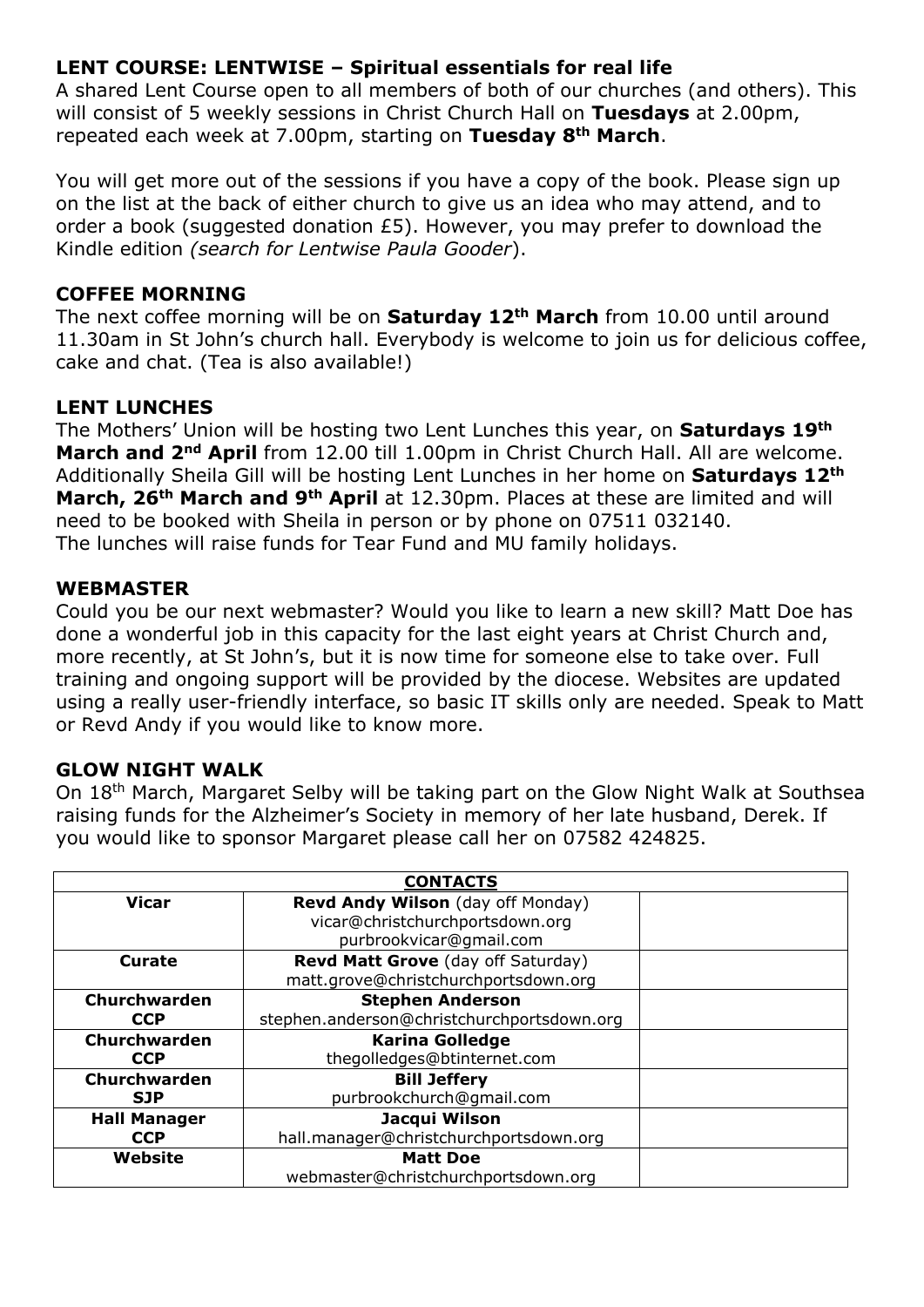# **SUNDAY 6 MARCH 2022**

1st Sunday of Lent

### **Collect**

Heavenly Father, your Son battled with the powers of darkness, and grew closer to you in the desert: help us to use these days to grow in wisdom and prayer that we may witness to your saving love in Jesus Christ our Lord. Amen.

### **READINGS FOR THE 8.00 SERVICE**

#### **Romans 10.8b–13**

<sup>8</sup>'The word is near you, on your lips and in your heart' (that is, the word of faith that we proclaim);  $9$  because if you confess with your lips that Jesus is Lord and believe in your heart that God raised him from the dead, you will be saved.  $10$  For one believes with the heart and so is justified, and one confesses with the mouth and so is saved.  $11$  The scripture says, 'No one who believes in him will be put to shame.'  $12$  For there is no distinction between Jew and Greek; the same Lord is Lord of all and is generous to all who call on him. <sup>13</sup> For, 'Everyone who calls on the name of the Lord shall be saved.'

*This is the word of the Lord. Thanks be to God.*

### **Luke 4.1–13**

*Hear the Gospel of our Lord Jesus Christ according to Luke. Glory to you, O Lord.*

 $1$  Jesus, full of the Holy Spirit, returned from the Jordan and was led by the Spirit in the wilderness,  $2$  where for forty days he was tempted by the devil. He ate nothing at all during those days, and when they were over, he was famished.  $3$  The devil said to him, 'If you are the Son of God, command this stone to become a loaf of bread.' 4 Jesus answered him, 'It is written, "One does not live by bread alone."'

<sup>5</sup> Then the devil led him up and showed him in an instant all the kingdoms of the world. <sup>6</sup> And the devil said to him, 'To you I will give their glory and all this authority; for it has been given over to me, and I give it to anyone I please.  $7$  If you, then, will worship me, it will all be yours.<sup>'8</sup> Jesus answered him, 'It is written,

"Worship the Lord your God, and serve only him."'

<sup>9</sup> Then the devil took him to Jerusalem, and placed him on the pinnacle of the temple, saying to him, 'If you are the Son of God, throw yourself down from here, <sup>10</sup> for it is written,

"He will command his angels concerning you, to protect you",

 $11$ and "On their hands they will bear you up, so that you will not dash your foot against a stone." '

 $12$  Jesus answered him, 'It is said, "Do not put the Lord your God to the test."  $'$   $13$ When the devil had finished every test, he departed from him until an opportune time.

*This is the Gospel of the Lord. Praise to you, O Christ.*